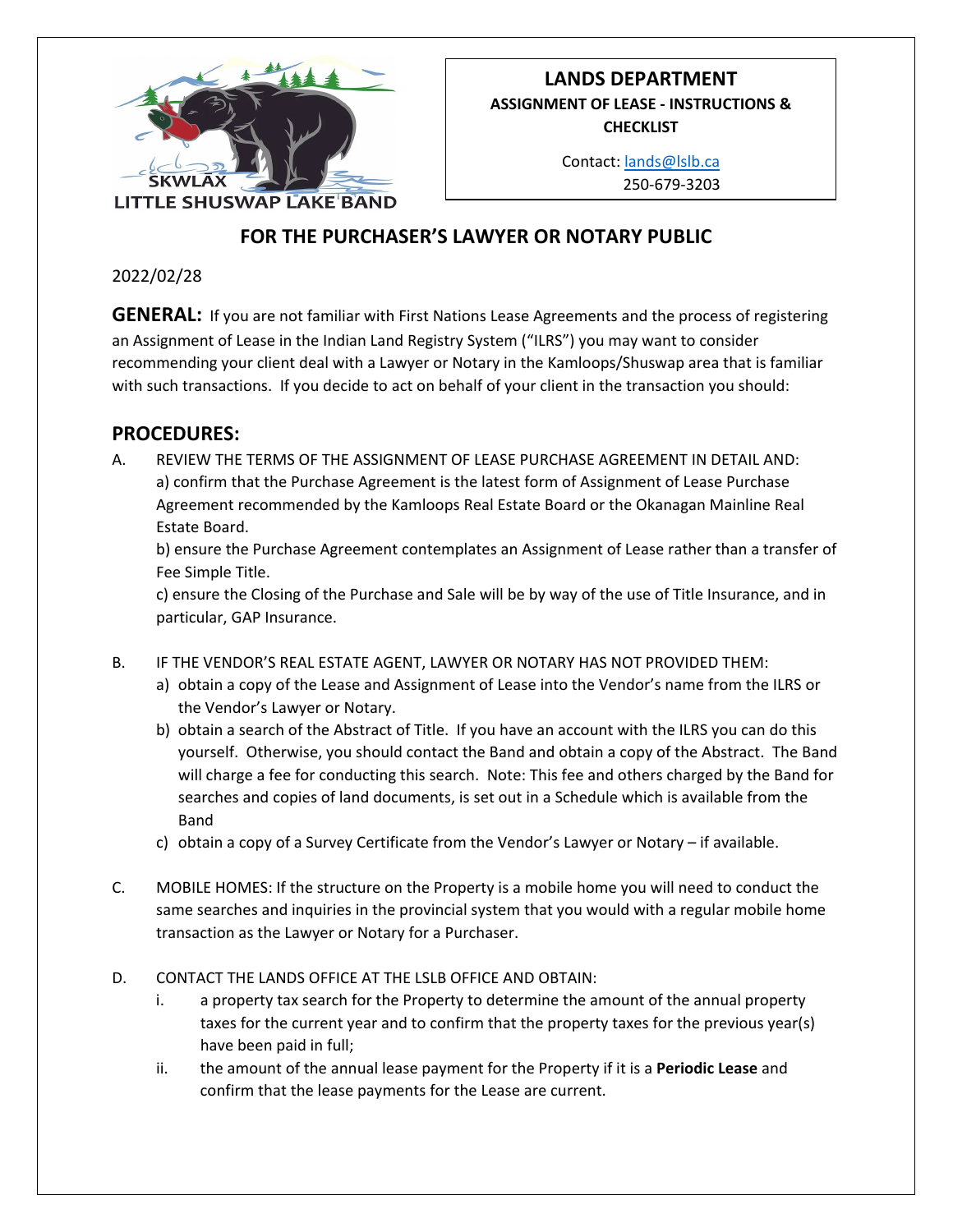- iii. confirmation that there is no Additional Rent, other charges, or notices of default outstanding with respect to the Property;
- iv. a copy of any zoning or use restrictions (if any) with respect to the Property from the Band;
- v. confirmation that there is not an outstanding Building Permit for the Property and if applicable, obtain a copy of the Occupancy Permit.
- E. CHECK THE ABSTRACT OF TITLE: Review the Abstract to determine which charges are registered against the title of the Lease. Note: The ILRS operates on a historical land title system rather than a Torrens land title system. Charges registered against the title of the Lease remain on the title permanently. Generally, the charges on the title are registered in date order – but occasionally this is not the case. Review the title and work through the charges to see which charges are still in effect. This can be a bit complicated – especially if the title is old – as the title can be many pages long. The purpose of this review is to:
	- i. ensure your client is aware of any charges that will be remaining on the title, and in effect, after the Closing; and
	- ii. determine which charges are to be discharged by the Vendor's Lawyer or Notary at the time of Closing.
- F. TYPE OF LEASE: Review the terms of the Assignment of Lease Purchase Agreement in detail to ensure that it reflects the terms of the Agreement as understood by your client. Confirm the Term of the Lease and whether it is a Prepaid Lease or a Periodic Payment Lease with annual lease payments.
- G. PERMITTED USES: Review the Lease to determine the permitted uses allowed under the terms of the Lease. In addition, the Lease might contain a Schedule which shows the buildings and/or structures permitted on the Property at the time the Lease was granted. If there are additional buildings or structures presently on the Property you will want to ensure that they have been approved by the Band through the issuance of a Building Permit or some other Band document.
- H. ENVIRONMENTAL ASSESSMENT: The Lease likely contains a Schedule that contains the Environmental Assessment that was conducted by the Band prior to the Lease being granted. This should be reviewed with your client.
- I. DOCUMENTS: Prepare the documents required to effect the Assignment of the Lease:
	- a) Assignment of Lease;
	- b) Consent to Assignment Agreement. The form of Consent is attached as a Schedule to the Lease. A Consent to Assignment document is not required for Scotch Creek I.R. #4 Leases;
	- c) Assessment of Matrimonial Real Property and Statutory Declaration Document. The [Matrimonial Declaration has to be executed by all of the Vendors;](https://www.sac-isc.gc.ca/DAM/DAM-ISC-SAC/DAM-FNDNG/STAGING/texte-text/assesment_matrimonial_Real_prop_statutary_declaration_filable_1560870441989_eng.pdf)
	- d) Application for Use of Indian Reserve Land (one for each Purchaser);
	- e) LSLB Lease Community Disclosure and Acknowledgement (one per Application, signed by all Purchasers);
	- f) Vendor's and Purchaser's Statement of Adjustments.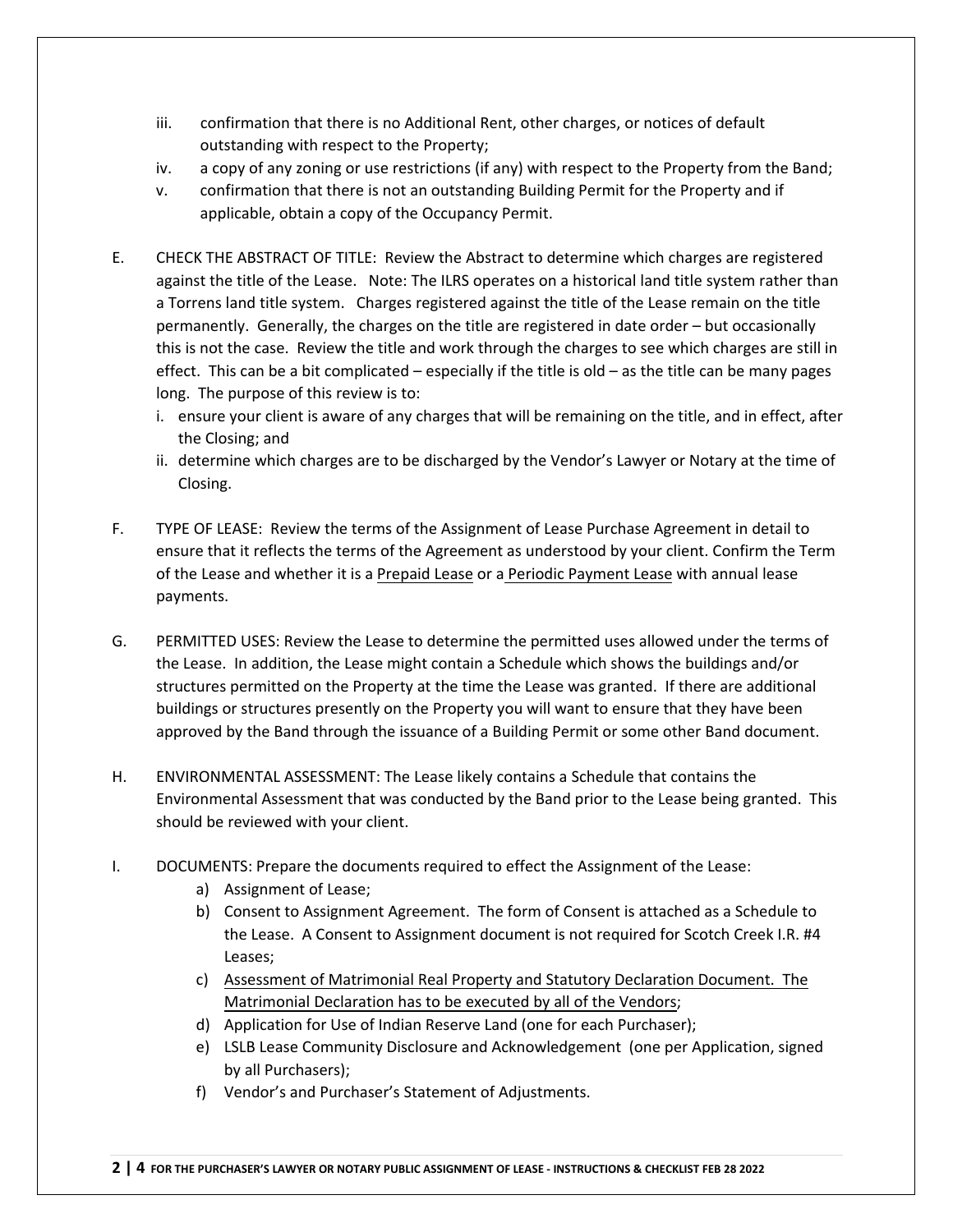Contact the LSLB Lands Department to ensure that you have the most recent versions of items a) to e). The Band must be provided with four originally signed copies of these documents. An Affidavit of Witness must be affixed and completed for each of these documents as well. This includes having the witnessing Lawyer or Notary affix their seal to the Affidavit. The Band will attend to having the documents executed by the Ministry where required.

- J. MORTGAGE: If a Mortgage is being obtained by the Purchaser, it is your responsibility to prepare the Mortgage documentation required by the Financial Institution providing the Loan. You must provide the Band with four originally signed (by all of the Mortgagors) copies of:
	- i. the Mortgage; and
	- ii. the Lender's Agreement in the most recent form accepted by the Band. The Lender's Agreement must be executed by the Financial Institution, all of the Mortgagors and the Ministry. The Band will arrange for the Ministry to sign the Lender's Agreement.
- K. TITLE INSURANCE: Arrange for Title Insurance for the Purchaser, which must include GAP Insurance. The Title Insurance should be obtained for both the Assignment of the Lease and the Mortgage (if applicable).
- L. **SUBMIT APPROVAL PACKAGE:** When the documents have all been executed by the respective parties, you will need to provide the following to the Lands Department at the Little Shuswap Lake Band:
	- a) Assignment of Lease (4 copies);
	- b) Consent to Assignment of Lease (4 copies). (Exception: This is not required for Assignments of Scotch Creek I.R. #4 Leases);
	- c) Assignment of Matrimonial Real Property and Statutory Declaration signed by the Vendors (4 copies);
	- d) [Application for Use of Indian Reserve Land \(one per](https://ec49c248-5f32-4a4f-92b0-e87777d65948.usrfiles.com/ugd/ec49c2_6f33cdaf477e474ba9b416011334cd4d.pdf) Purchaser);
	- e) LSLB Lease Community Disclosure and Acknowledgement (one per Application); **[Quaaout Reserve](https://www.lslb.ca/_files/ugd/ec49c2_07032cee94364611b216572ee06d2b63.pdf)** • **[Scotch Creek Reserve](https://www.lslb.ca/_files/ugd/ec49c2_b6f5874f1f6d49f98a5226a14ce25f4a.pdf)**
	- f) \$2,000.00 Assignment Fee.
	- g) Mortgage (4 copies). A separate Affidavit of Witness is not required on the Mortgage by the ILRS or the Band;
	- h) Lenders Agreement (4 copies);
	- i) \$275.00 Mortgage Registration Fee (if applicable);
	- j) Payment of any rent or property tax arrears, if any;
	- k) Proof of Valid Comprehensive Liability Insurance, in an amount of not less than \$3.0 million for Quaaout I.R.#1 Leases and \$2.0 million for Scotch Creek I.R.# 4 Leases. The Proof of Insurance must show an additional named insured as follows: "Her Majesty the Queen in Right of Canada with respect to liability"
- M. The documents will be reviewed by the Lands Department and submitted to the ILRS in Vancouver. Registration can take several months to complete. The Band will advise you once the documents have been registered and you will be provided with a copy of the registered documents.

**3 | 4 FOR THE PURCHASER'S LAWYER OR NOTARY PUBLIC ASSIGNMENT OF LEASE - INSTRUCTIONS & CHECKLIST FEB 28 2022**